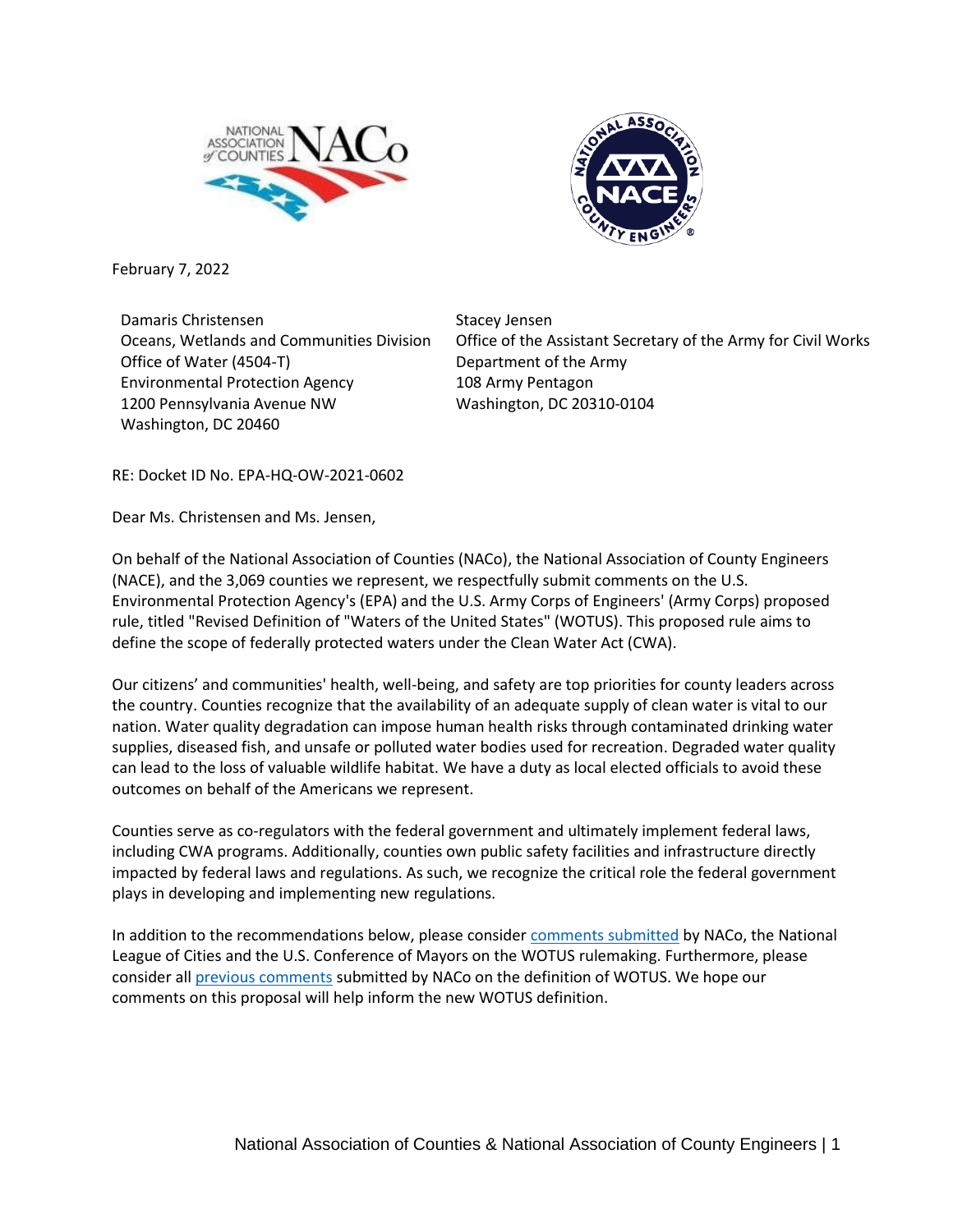## **County-owned infrastructure impacted by WOTUS**

As outlined in our October 4, 2021, [letter](https://naco.sharefile.com/share/view/s55aeaf70d0794fc88eb8cf2ec89d1eb4) to the EPA and Army Corps, WOTUS will have far-reaching impacts on counties.

As intergovernmental partners, owners and operators of local infrastructure, co-regulators and stewards of the environment, counties are deeply invested in protecting our nation's waters and the existing WOTUS definition. Counties own and operate the following infrastructure that a change to the WOTUS definition would potentially impact: public safety water conveyances including road ditches and other drainage ditches, municipal separate stormwater sewer systems (MS4), green infrastructure construction and maintenance projects, public ditches serving agricultural lands, water reuse and infrastructure and emergency management readiness.

Our primary concern with changing the WOTUS regulatory definition is that counties may need to apply for a federal permit to maintain or build new infrastructure projects that serve and protect our local communities. Such infrastructure includes the following, **all of which should be expressly excluded** from the possibility of being regulated as WOTUS:

- **Human-made public safety water and stormwater conveyances**: roads and roadsides ditches, flood control channels, drainage conveyances, and culverts not associated with naturally occurring water bodies.
- **Municipal Stormwater Sewer Systems (MS4s):** constructed stormwater ponds, channels, ditches, and pipes in the MS4 system.
- **Green infrastructure stormwater control features**: including human-made impoundments and other systems such as bioswales, vegetative buffers, constructed wetlands, vegetated infiltration features, and rain gardens owned and operated by local governments and private entities. Several federal funding sources are available to counties and other entities to construct more green infrastructure to improve water quality and infrastructure resiliency. It is important to guard against a change in the WOTUS definition that works against these efforts.
- **Drinking-Water Facilities and infrastructure**: reservoirs, dams, ponds, canals serving drinking water facilities.
- **Water Reuse Infrastructure**: including facilities built to generate water supply, like ponds, recharge basins, canals, and ditches serving water reuse facilities.

Additionally, ditches are regulated under CWA Section 404 for construction and maintenance activities. An exemption has historically existed for ditch maintenance; however, Army Corps districts applied the exemption inconsistently across the country. We urge the Army Corps to enforce the exemption under the 404-program equally.

Counties are responsible for public safety; they own and manage many public safety ditches to funnel water away from low-lying areas to prevent accidents and flooding of homes and businesses. Ultimately, a county government is responsible for maintaining the integrity of these ditches, even if the federal agencies do not approve federal permits promptly. Failure to maintain ditches can result in flooding that leads to property damage and loss of crops.

Under the proposed rule, the ditch provisions are still very complicated. Similar to the pre-2015 regulations, counties will have to work with the EPA and Army Corps to complete a case-specific analysis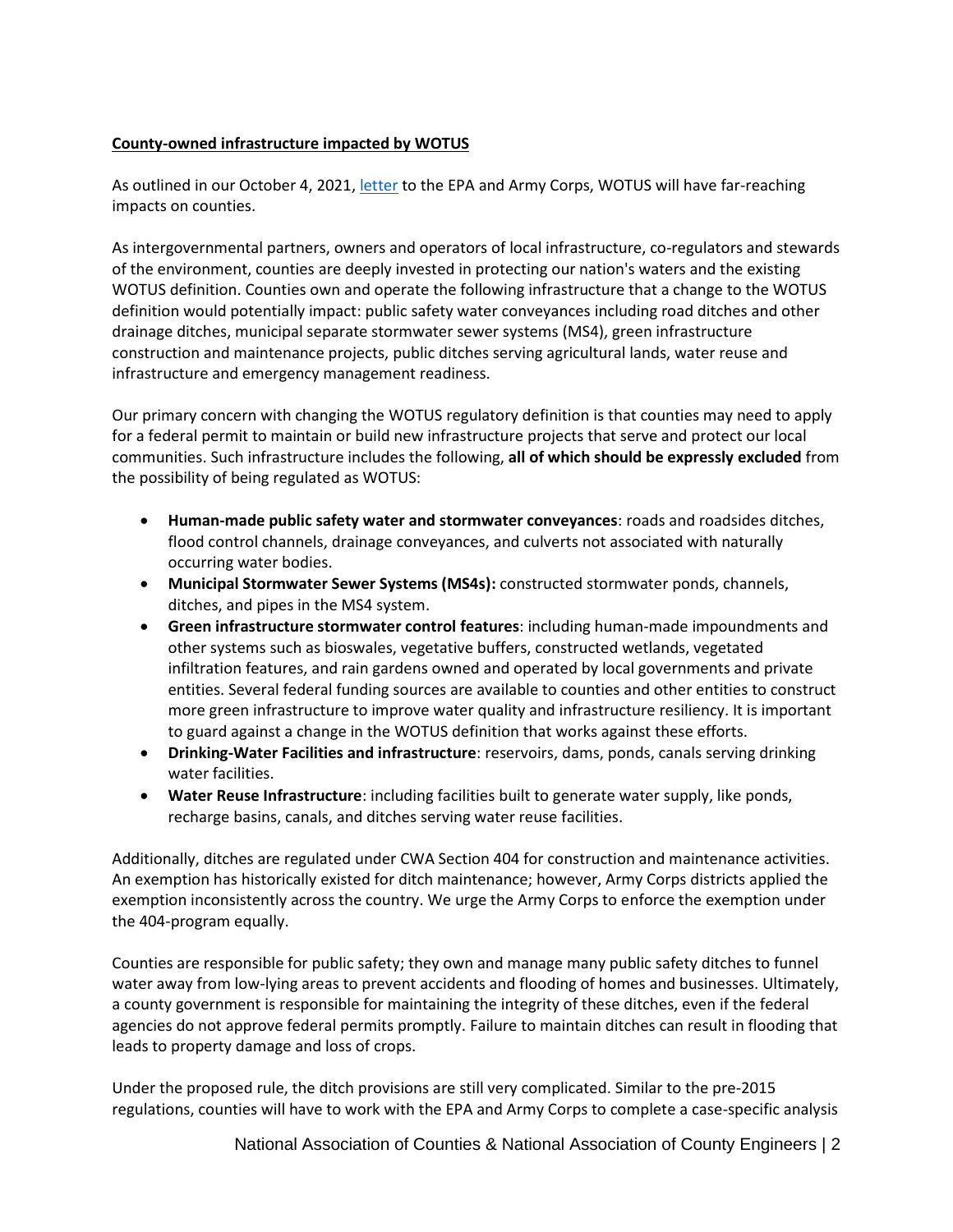of the ditch's jurisdictional status. The EPA and Army Corps would then determine if a ditch met the definition of a tributary or satisfies the significant nexus and relatively permeant tests to be federally regulated.

As the agencies finalize their definition of WOTUS, counties urge our federal partners to include public works general maintenance and repair projects in CWA Section 404 permitting exclusions. Requiring a case analysis will only further delay these crucial county projects and increase costs.

## **Watershed and Wetlands Management**

As the EPA and Army Corps continue their work on the proposed definition, NACo offers the following suggestions on watershed and wetlands management:

- Managing watersheds, wetland areas, and coastal watersheds to address public health and safety, environmental protection, and restoration issues within hydrologically defined geographic areas.
- Counties must be involved in all aspects of planning and management. Local governments make critical front-line land-use decisions balancing these important considerations with achieving sustainable economies.
- Expand federal funding and increase flexibility for planning and implementation of watershed management at the local level and the restoration of wetlands, repair of habitat, coordination of stormwater management programs with comprehensive watershed management efforts, and establishment of native vegetation on lands vital to water quality.
- Flexible and voluntary water quality trading policies control and reduce watershed nonpoint pollution. Costly controls should not be required when there are readily available controls that are appropriate and less costly.
- When feasible, discourage residential, commercial, or industrial development in floodplains and wetlands. Counties recognize these areas are of significant natural productivity, hydrological utility and environmental diversity and provide natural flood mitigation, improved water quality, recharged aquifers, and flow stabilization of streams and rivers. Flood risk analysis and consideration of the environmental impacts should be performed for development activities, including flood mitigation measures, in these high-risk, sensitive areas.

# **Wetlands Permitting and Navigable Waters**

Counties support no net loss of wetlands and encourage a management approach that first avoids the destruction of wetlands, then minimizes wetland loss, and mitigates any loss as the final alternative. This policy goal is intended to prevent adverse impacts on watershed flood storage capacity and water quality impacts. Counties support additional federal funding and technical assistance to implement this national policy goal.

**NACo calls on the EPA and Army Corps to clarify that local streets, gutters, and human-made ditches are excluded from the definition of "waters of the United States."** Further, counties urge our federal partners to recognize that the flow volume of stormwater from development and regulation of impervious surfaces are local land use issues and are not subject to federal regulation.

During this regulatory process, counties urge the federal government to improve the CWA §404 permit process by the Army Corps to remove routine maintenance of human-made public flood protection

National Association of Counties & National Association of County Engineers | 3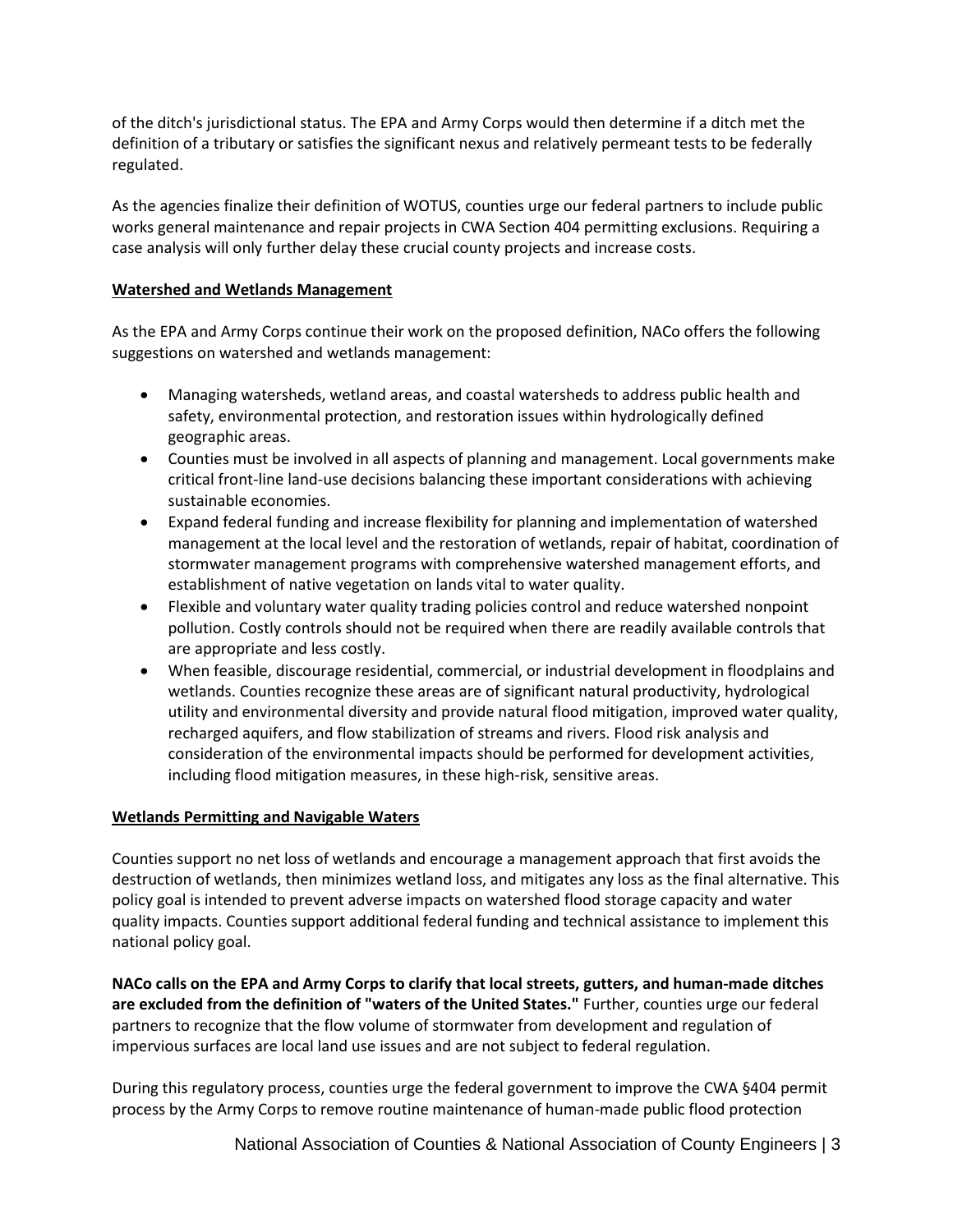facilities, infrastructure and public works general maintenance and repair projects from the §404 permit process.

#### **Local Governments Support a Clear and Implementable Rule**

Enforcing the pre-2015 regulatory framework gives local governments regulatory certainty. In 28 states, water quality laws have not significantly changed since 2015. Although this proposed rule includes a slight change from the pre-2015 regulatory framework, local governments will work with our federal partners to help implement a final rule. The foundational waters consisting of traditional navigable waters, interstate waters and territorial seas are familiar to local governments. Adjacent wetlands, tributaries and impoundments of these foundational waters are also familiar to local governments.

The proposed rule defines the term "relatively permanent standard" to mean waters that are relatively permanent, standing or continuously flowing and waters with a continuous surface connection to such waters to be deemed federal jurisdiction. The agencies borrow this language from Justice Scalia's opinion in *Rapanos v United States.* This standard is one that counties are familiar with and can quickly determine independently.

#### **Recommendations on How to Improve the Proposed Rule**

Counties recognize that the proposed definition is not simply returning to the pre-2015 framework. There are fundamental differences that we are significantly concerned with as local governments.

The EPA and Army Corps have acknowledged that a case-by-case analysis will likely occur for any water that isn't clearly a foundational water body by reinstating the relatively permanent standard and significant nexus standard. **Local governments recommend streamlining this process by clarifying which waters are jurisdictional**, without the need to hire consultants and expend limited resources to determine whether a water falls within federal jurisdiction. Under the Navigable Waters Protection Rule, it was clear which waters were regulated by the federal government or given to the states. As a coregulator and regulated entity, counties seek that level of clarity in this definition.

**However, counties strongly urge the EPA and Army Corps to strengthen the rule and streamline the process by making public and private stormwater control features and other county-owned facilities, particularly those related to drinking water, wastewater, and stormwater control features, explicitly excluded under the proposed rule, as included both the 2015 Clean Water Rule and the 2020 Navigable Waters Protection Rule.**

Counties appreciate the exclusions listed in the proposed definition. We strongly value the exclusions for agriculture - artificially irrigated areas; artificial lakes or ponds used for agriculture; artificial reflecting or swimming pools; water-filled depressions filled in upland; swales or erosional features caused by infrequent or short-duration rainfall.

The 2015 Clean Water Rule's preamble states: "Codifying these longstanding practices supports the agencies' goals of providing greater clarity, certainty, and predictability for the regulated public and regulators, and makes rule implementation clear and practical." These explicit exclusions are needed so that owner/operators and local stormwater and drinking water system managers can do their essential operations and maintenance work efficiently and effectively.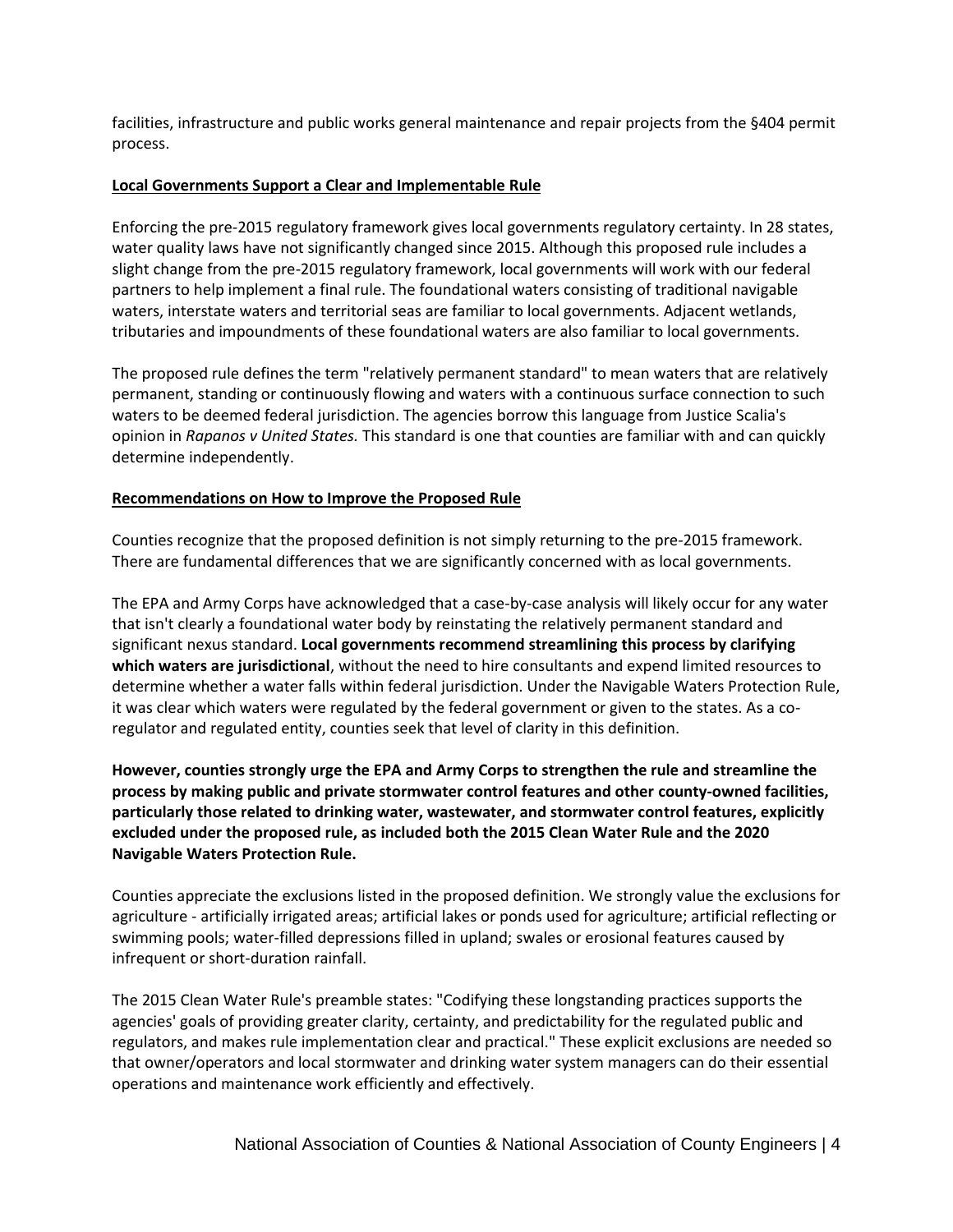Even slight modifications to the pre-2015 regulatory framework will take time and resources for county engineers to learn and implement. Therefore, we urge the agencies to provide technical assistance and funding to local governments to help officials and employees both understand and implement this proposed definition. Alternatively, the EPA and Army Corps can create one map that clearly shows all waters that would be considered jurisdictional WOTUS under the new proposed rule. Currently, the EPA and Army Corps recommend that counties check and monitor eight different mapping resources, plus any additional resources that their respective state offers, to determine whether water is federally regulated.

## **Key Difference Between Pre-2015 Regulatory Framework and the Proposed Definition**

## **Significant Nexus Standard**

The proposed rule reintroduces the "significant nexus standard" and promotes a case-by-case analysis to determine federal jurisdiction. Local governments strongly believe that this will delay projects and increase costs exponentially. Furthermore, we firmly believe that the language used in the proposed rule, instead of Justice Kennedy's opinion in Rapanos, instantly expands federal jurisdiction in a significant way by phrasing it as "chemical, physical, **or** biological connections" to downstream foundational waters. Justice Kennedy's opinion required it to significantly affect downstream foundational waters' "chemical, physical, **and** biological integrity." I[n St. John's Law Review,](https://scholarship.law.stjohns.edu/cgi/viewcontent.cgi?article=1215&context=lawreview) Kenneth Adams and Alan Kaye outline that "and" conveys conjunction, requiring joint consideration for items linked by "and." Adams and Kaye state that "or" introduces alternatives. Using these definitions, the EPA and Army Corps are significantly expanding federal jurisdiction by simply changing "and" to "or" in the proposed rule, thereby only requiring one of water's chemical, physical or biological integrity to be impacted, instead of all three. **We strongly urge our federal partners to revert to the pre-2015 regulatory framework by using the exact text from Supreme Court decisions to define WOTUS under the CWA.**

# **A strong intergovernmental partnership is needed to ensure a reasonable and practical definition of WOTUS**

As partners in protecting America's water resources and stewards of the environment, counties must be heavily involved in the rulemaking process of the WOTUS rule. Federal, state and local governments must work together as partners to craft a reasonable and practicable definition of WOTUS. While we commend the agencies on their outreach efforts over the last several months, we urge additional consultation with county leaders from across the country, who are able to provide unique insight on the impacts of the proposed WOTUS definition.

Due to the responsibilities and the complicated nature of determining federal jurisdiction under WOTUS, county leaders have consistently asked for a transparent and straightforward rulemaking process, including Federalism consultations under Executive Order 13132 - Federalism.

# **Conclusion**

On behalf of the nation's counties, we thank you for engaging with NACo, NACE and county leaders. We look forward to working with you as you continue to develop a new "Waters of the U.S." definitional rule, which will have far-reaching impacts on counties.